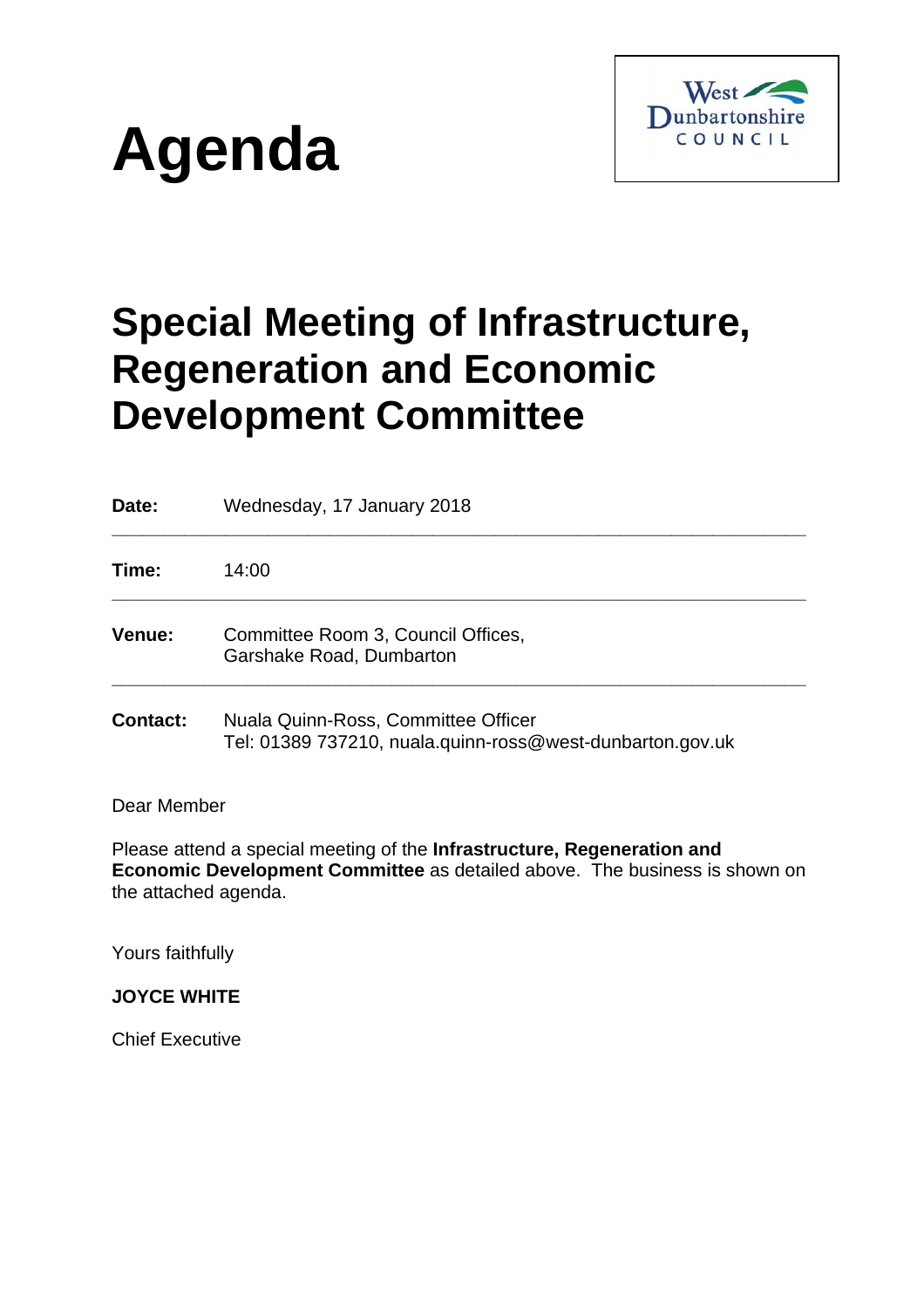Distribution:-

Councillor Iain McLaren (Chair) Councillor Diane Docherty (Vice Chair) Councillor Gail Casey Councillor Karen Conaghan Provost William Hendrie Councillor Caroline McAllister Councillor David McBride Councillor Jonathan McColl Councillor Marie McNair Councillor John Mooney Councillor Lawrence O'Neill Councillor Martin Rooney

All other Councillors for information

Chief Executive Strategic Director of Regeneration, Environment and Growth

Date of Issue: 4 January 2018